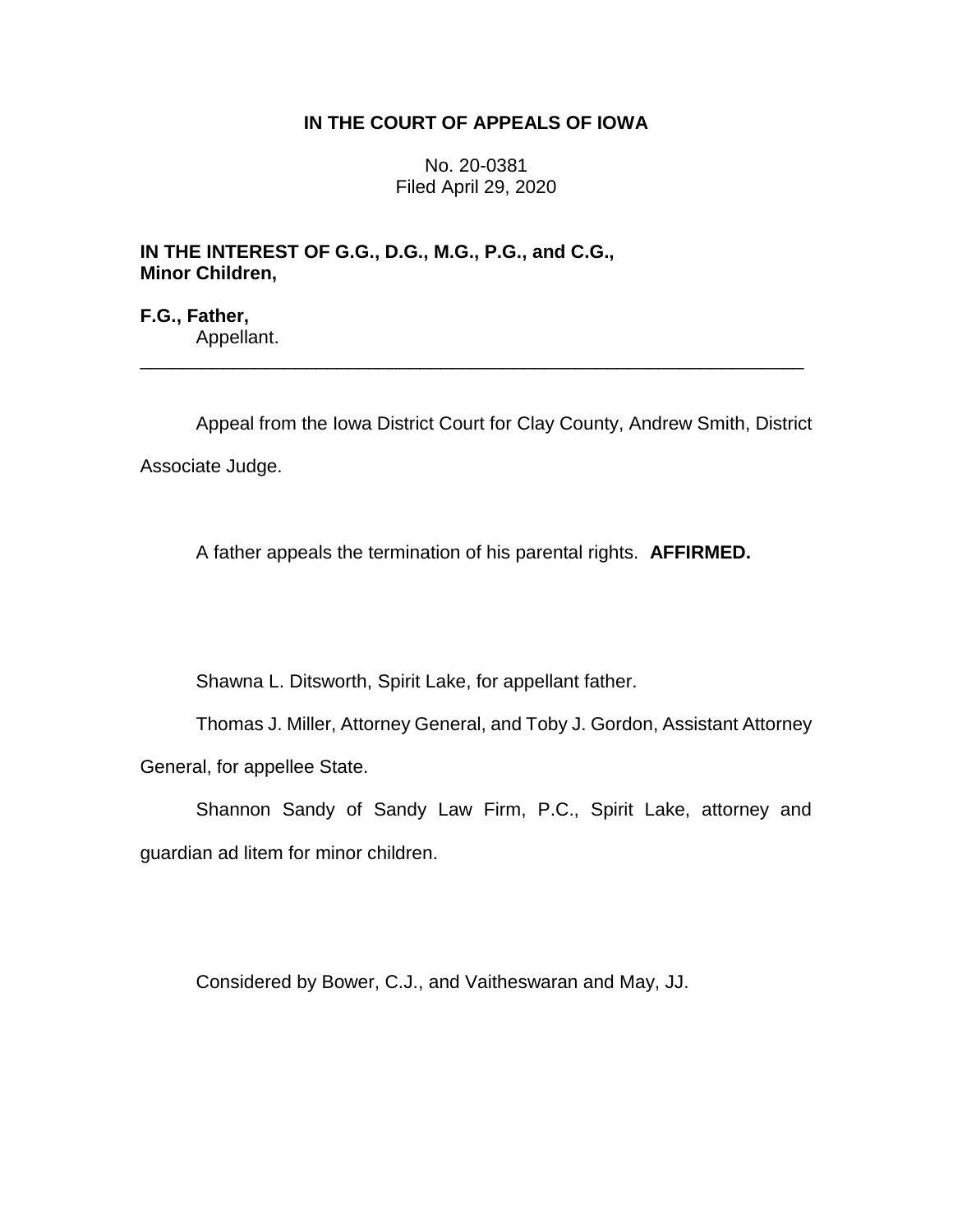## **BOWER, Chief Judge.**

 $\overline{a}$ 

The father's parental rights to his five children were terminated based upon his sexual abuse of  $P.G.<sup>1</sup>$  and failure to engage in any services ordered by the juvenile court other than two supervised visits per month with some of his children. He now appeals the termination of his parental rights. $2$ 

The father does not dispute the existence of grounds for termination.<sup>3</sup> *See In re P.L.*, 778 N.W.2d 33, 40 (Iowa 2010) (noting that we need not address the grounds for termination if not challenged). Rather, he asserts the juvenile court erred in not transferring guardianship of the children to their paternal grandmother's custody.

The juvenile court has provided a detailed and thorough opinion and has

addressed the request for a guardianship. The court wrote:

A home study of [the grandmother's] home was not approved and there is no reason to believe an approval would result from any supplemental home study. The reports filed herein reflect serious behavioral concerns regarding these children, of which both [the father] and [the grandmother] are apparently oblivious. Those behaviors have resulted in separate placements for the children because of concerns regarding the exacerbation of those behaviors when they have been placed together in different permutations. There is no reason to believe placement of any one of the children with [the grandmother] would be in that child's best interests, much less placement of all five. To the contrary, [the grandmother's] lack of belief of [P.G.'s] allegations and the reports of mental health professionals and service providers support a conclusion that such placement would be to the detriment of these children. As placement

 $1$  The father was subsequently convicted of second-degree sexual abuse, lascivious acts with a child, and incest. He was sentenced to a term of incarceration not to exceed twenty-five years with a seventy percent mandatory minimum.

 $2$  The mother's parental rights were also terminated, and she does not appeal.

 $3$  The court terminated the father's parental rights to D.G., M.G., P.G., and C.G. pursuant to Iowa Code section 232.116(1)(e), (f), and (o) (2019), and terminated the father's parental rights to G.G. pursuant to section 232.116(1)(e), (h), and (o).